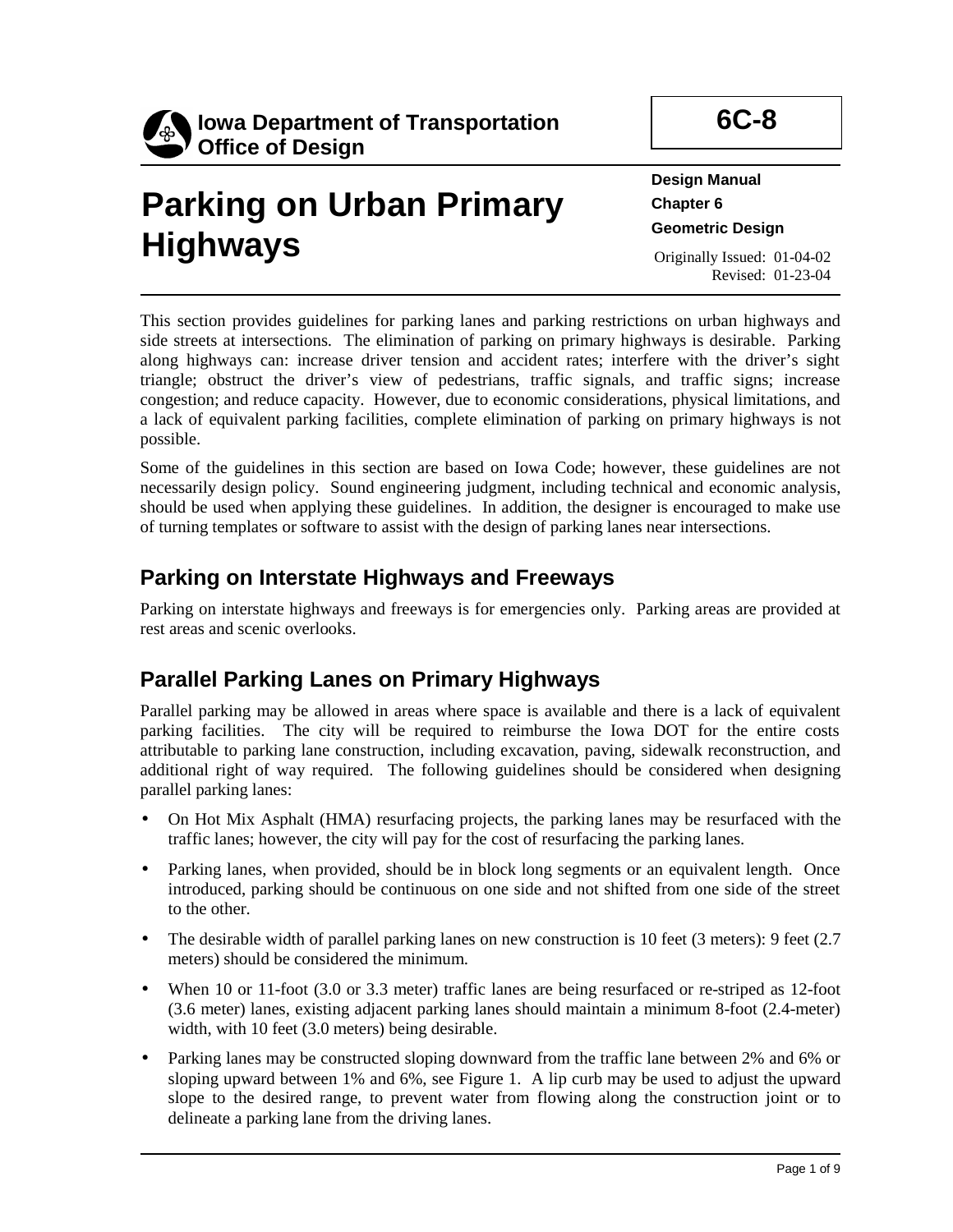

**Figure 1:** Parallel parking lane cross section.

- Continuity of traffic lanes should be maintained. The number of traffic lanes should not be reduced to add parking.
- The need for added traffic lanes or turning lanes may justify eliminating parking.
- At signalized intersections a capacity analysis is necessary to determine the need for extra lanes. It may be necessary to eliminate parking near intersections to add traffic lanes or turn lanes if right of way is not available.
- Protected parking, see Figure 2, should be used where possible. This will reduce pedestrian crossing distance.





# **Diagonal Parking Lanes on Primary Highways**

Cities that have parallel parking should not convert to diagonal parking. If diagonal parking already exists, the designer should consult the Office of Traffic and Safety and the Methods Section in the Office of Design to determine if diagonal parking may remain or if one of the following alternatives should be applied:

- In the case of "End of Route" primary extensions, the end segment in the business district containing the diagonal parking may on petition from local officials be considered for removal from the primary road system.
- Reconstruct the pavement to provide a barrier that will separate the diagonal parking area from the adjacent traffic lanes. This option will likely require wide right of way.
- Substitute parallel parking lanes.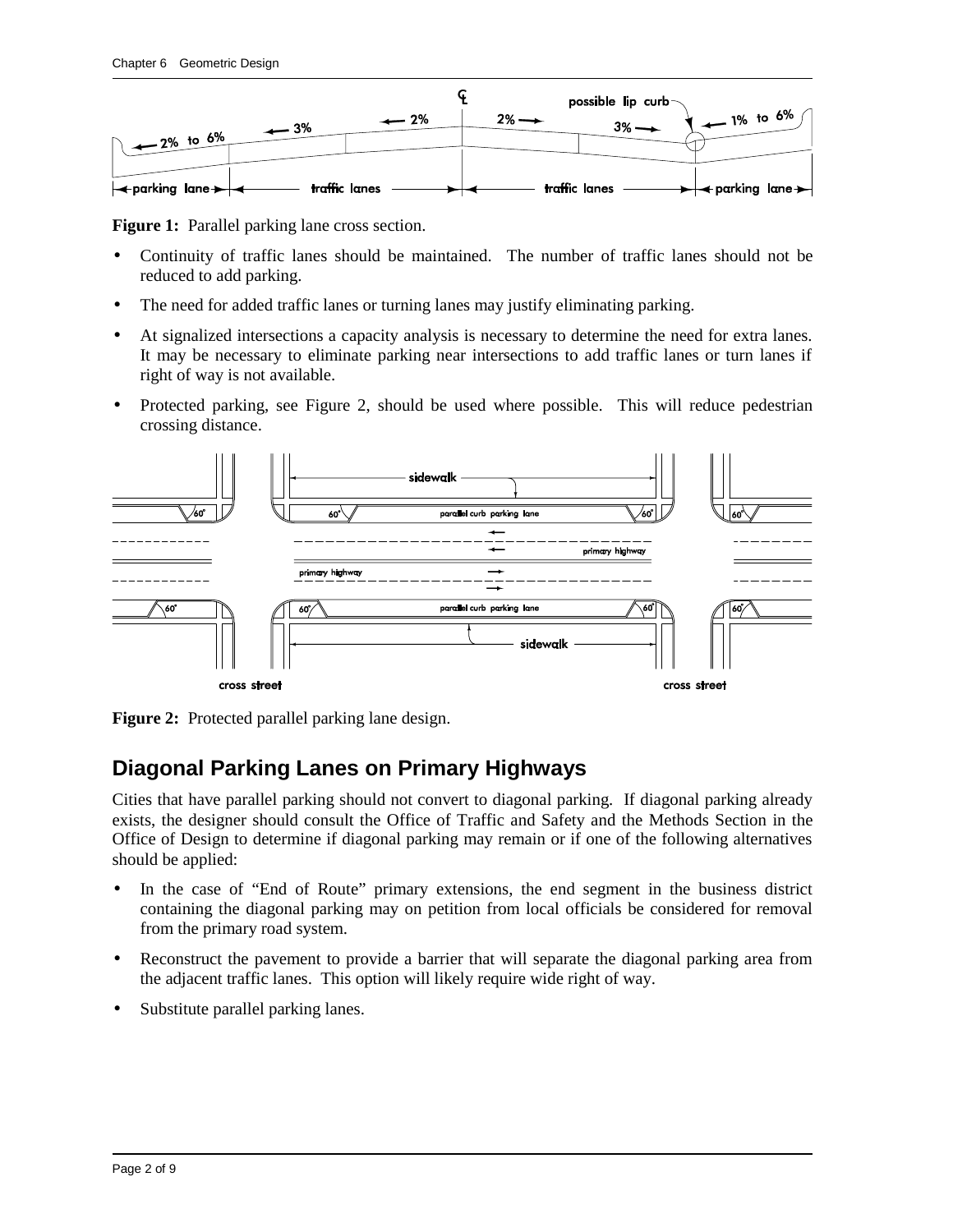Iowa Code Section 321.358 lists a number of parking restrictions which apply to primary highways and minor streets, some of which are included here:

- No parking within 5 feet (1.5 meters) of a fire hydrant.
- No parking on a crosswalk
- No parking within 10 feet (3 meters) upon the approach to any flashing beacon, stop sign, or traffic-control signal located at the side of the roadway.
- No parking within 50 feet (15 meters) of a railroad crossing.
- No parking within 25 feet (7.6 meters) of the driveway entrance to any fire station on the near side of the street. In addition, there shall be no parking on the opposite side of the street within 75 feet (23 meters) of the driveway entrance to the fire station, see Figure 3.



**Figure 3:** Parking along a street near a fire station driveway entrance.

• No parking in a manner which blocks access to a curb cut or ramp which is located on public or private property.

### **Additional Parking Restrictions on Primary Highways**

Addition parking restrictions on primary highways include:

• At signalized intersections, parking will be prohibited on the primary highway a distance of 10 feet (3 meters) in advance of the near sidewalk or traffic-control signal and a distance of 5 feet (1.5 meters) beyond the far sidewalk, see Figure 4.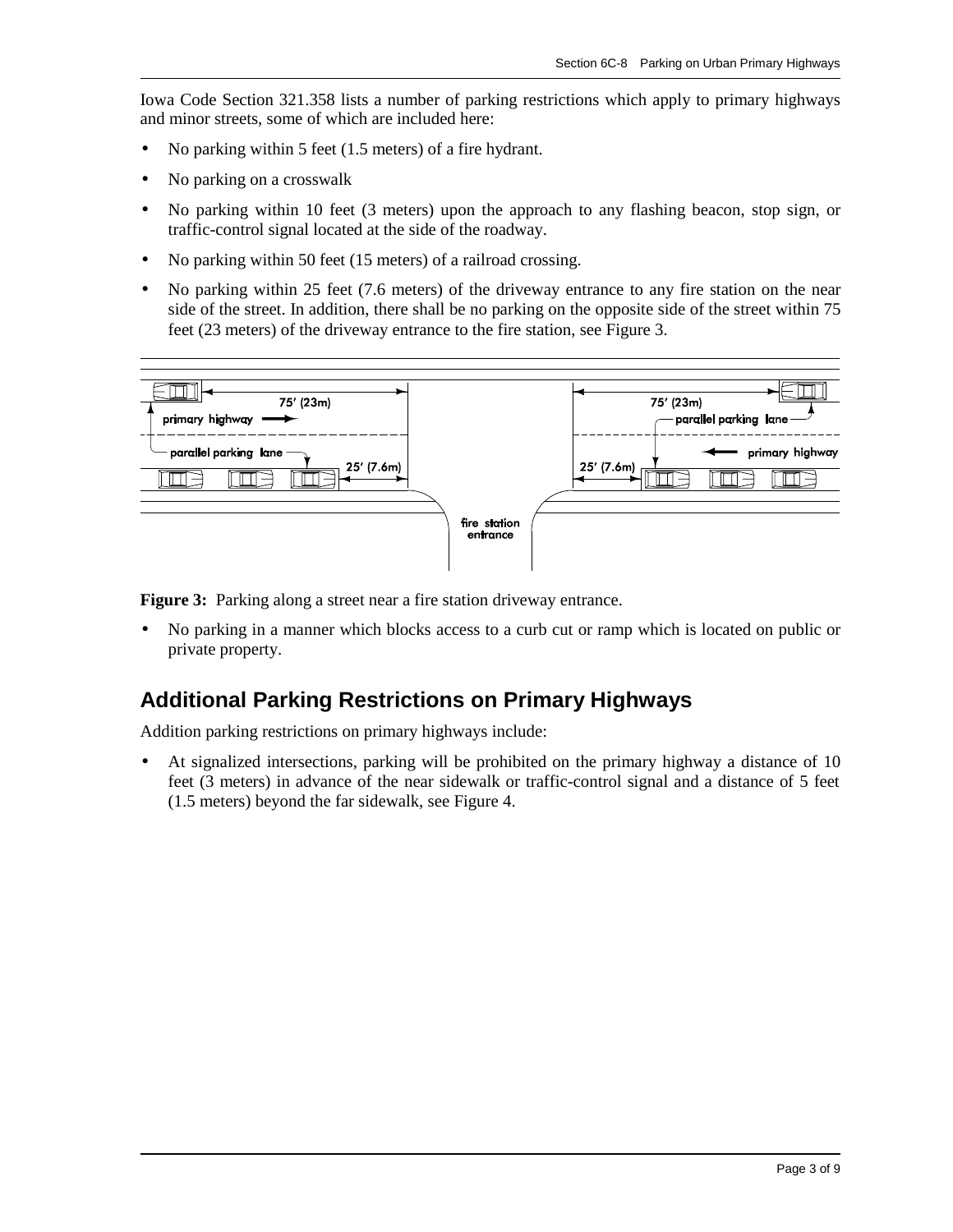

**Figure 4:** Parking restrictions at signalized intersections.

• At non-signalized intersections, parking will be prohibited on the primary highway a distance of 55 feet (17 meters) in advance of the near sidewalk and a distance of 22 feet (6.7 meters) beyond the far sidewalk, see Figure 5.



**Figure 5:** Parking restrictions at non-signalized intersections.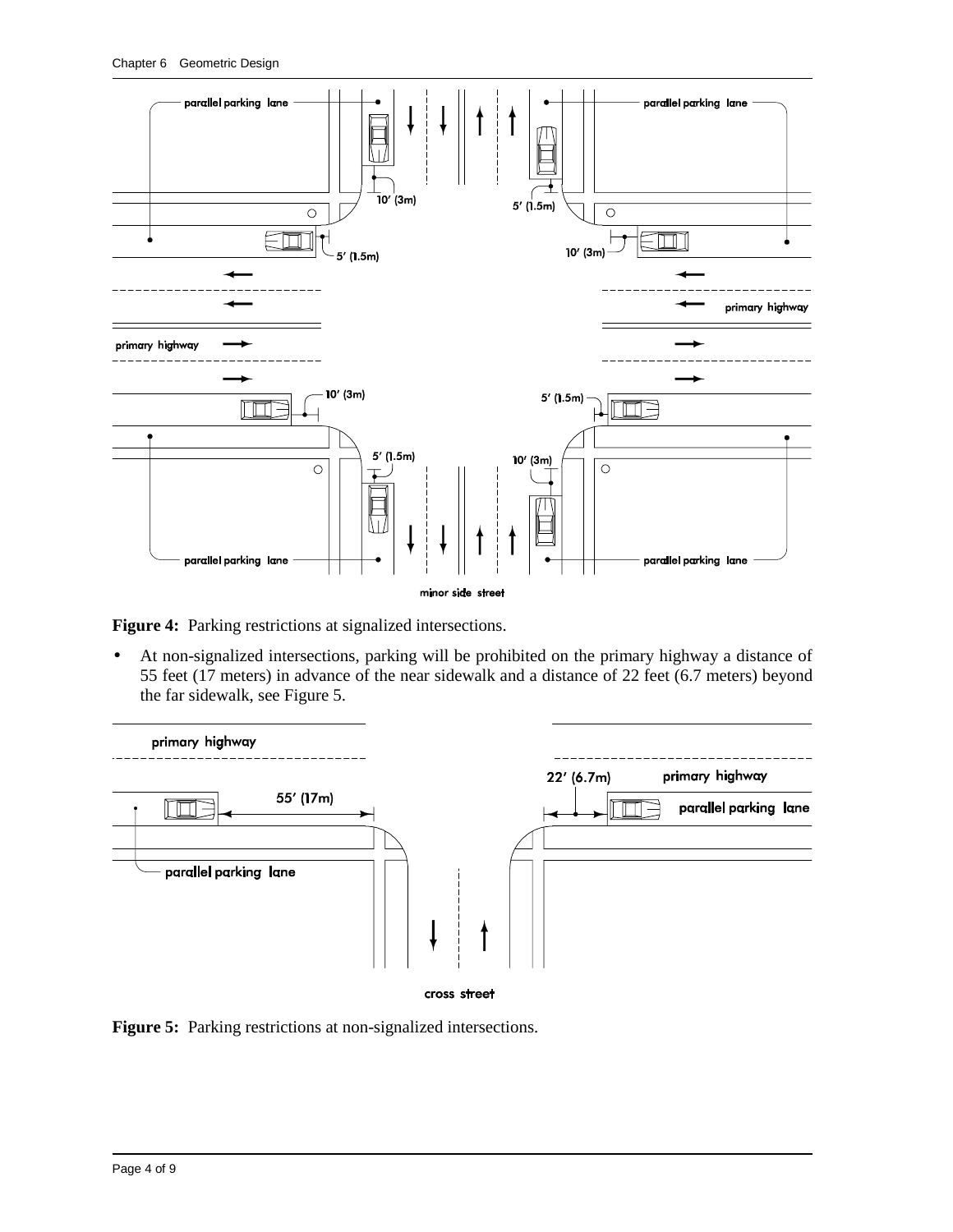## **Additional Parking Restrictions on the Side Streets of Primary Highway Intersections**

Additional restrictions apply to minor streets.

#### **Minor Side Streets with Stop Signs**

On minor side streets with two lanes and two parking lanes (whether parallel or angled), parking will be prohibited a distance of 35 feet (11 meters) in advance of the near sidewalk or stop sign and a distance of 35 feet (11 meters) beyond the far sidewalk, see Figure 6.



**Figure 6:** Parking restrictions on two-lane minor side street with stop signs.

On minor side streets with four traffic lanes and two parallel parking lanes, parking will be prohibited a distance of 35 feet (11 meters) in advance of the near sidewalk or stop sign and a distance of 5 feet (1.5 meters) beyond the far sidewalk, see Figure 7.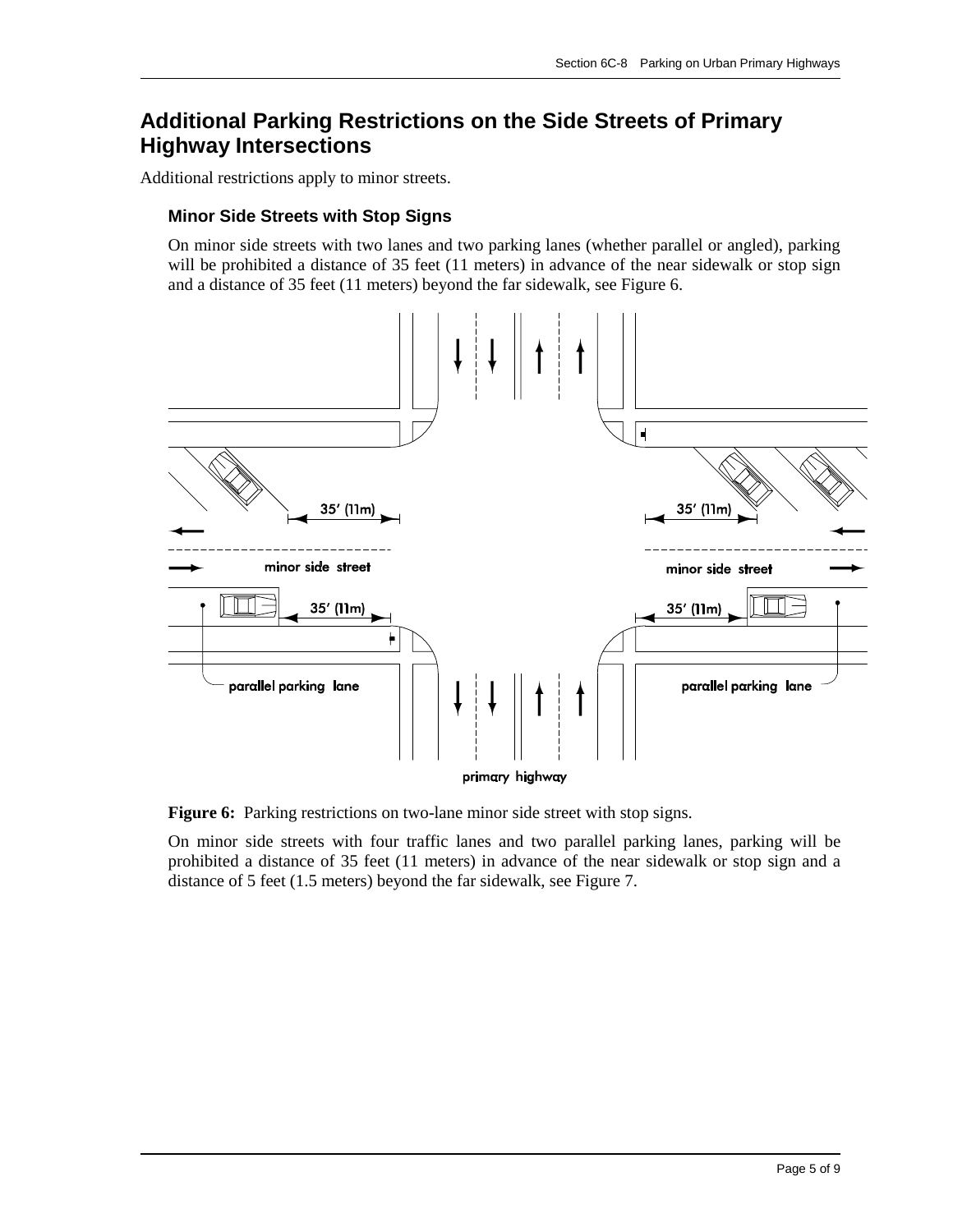

**Figure 7:** Parking restrictions on four-lane minor side street with stop signs.

#### **Minor Side Streets with Traffic-Control Signals**

On minor side streets with two traffic lanes and two parallel parking lanes, parking will be prohibited a distance of 10 feet (3 meters) in advance of the signal or near sidewalk and a distance of 35 feet (11meters) beyond the far sidewalk, see Figure 8.



**Figure 8:** Parking restrictions on two-lane minor side street with traffic-control signals.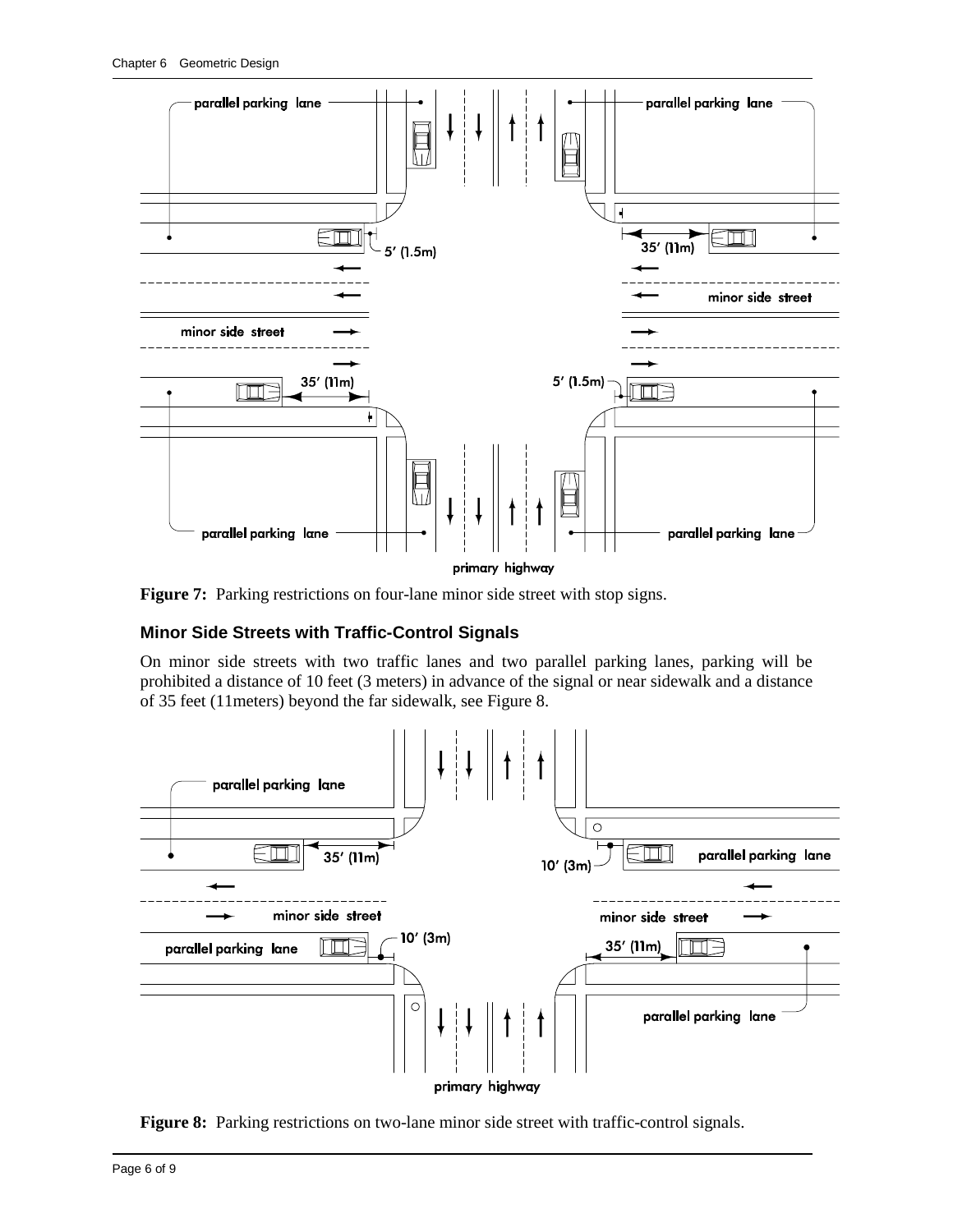On minor side streets with four lanes and two parallel parking lanes, parking will be prohibited a distance of 10 feet (3 meters) in advance of the signal or near sidewalk and a distance of 5 feet (1.5 meters) beyond the far sidewalk, see Figure 4.

#### **Diagonal Parking on Minor Side Streets with Traffic-Control Signals**

For the case of an intersection with four traffic lanes, traffic control signals, and diagonal parking on the far side of the intersection, diagonal parking should be prohibited for 18 feet (5.5 meters) beyond the far side sidewalk to allow the parked car to back out without hitting a pedestrian in the far crosswalk, see Figure 9. Refer to Figure 9 for other parking restrictions.



**Figure 9:** Diagonal parking restrictions on minor side streets with traffic-control signals.

#### **Diagonal Parking on Minor Side Streets with Stop Signs**

For the case of an intersection with four traffic lanes, stop signs, and diagonal parking on the far side of the intersection, diagonal parking should be prohibited for 18 feet (5.5 meters) beyond the far side sidewalk to allow the parked car to back out without hitting a pedestrian in the far crosswalk, and diagonal parking should be prohibited for 35 feet (11meters) in advance of the near sidewalk or stop sign, see Figure 10. Refer to Figure 10 for other parking restrictions.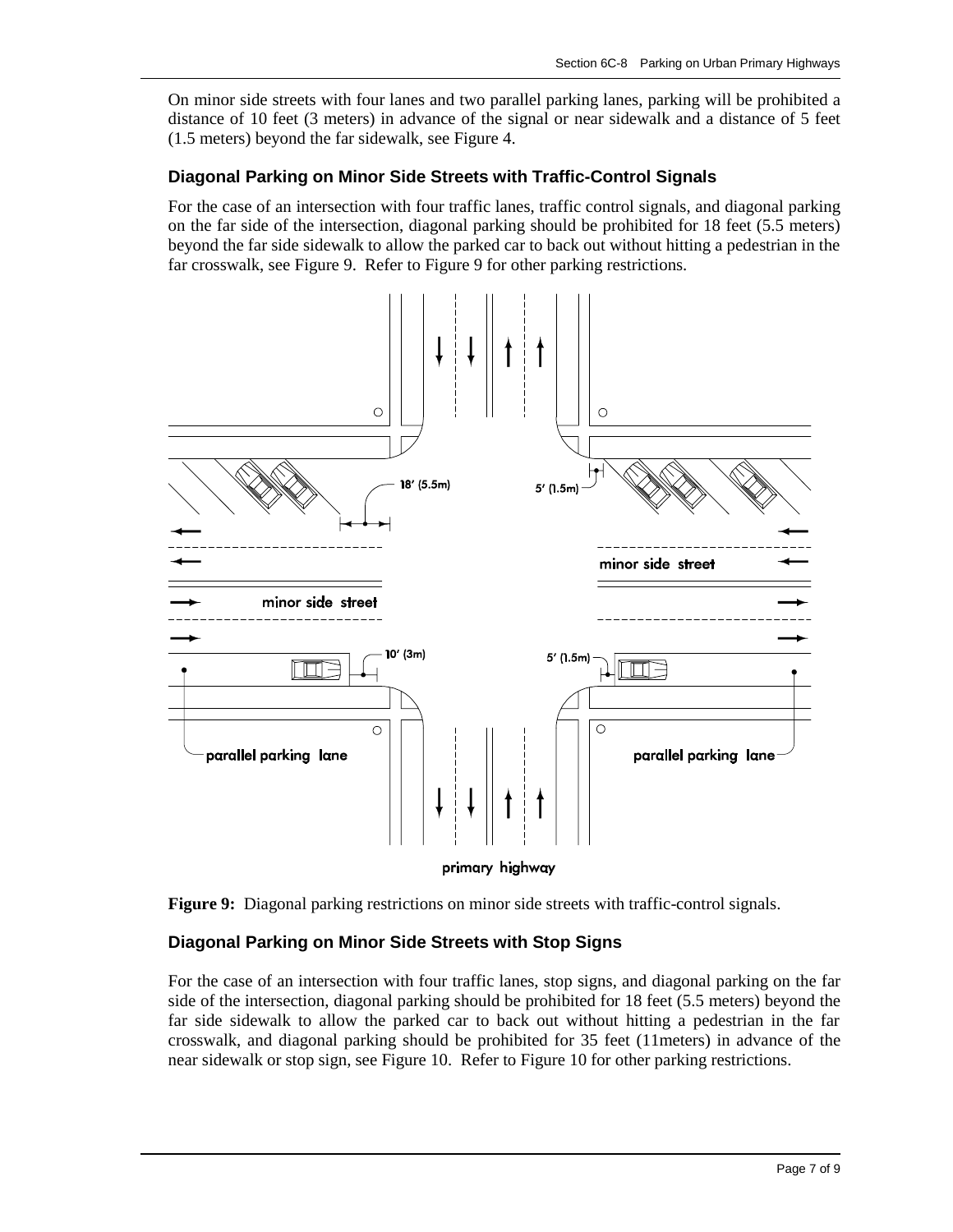

**Figure 10:** Diagonal parking restrictions on minor side streets with stop signs.

# **Major Intersections and Special Problems**

Intersections involving capacity, special turning movements, and skewed angles will require specific engineering studies to determine parking restrictions. At signalized intersections, capacity analysis is necessary to determine the need for extra lanes. It may be necessary to add turn lanes and eliminate parking near the intersection.

# **Tandem Parking**

One method to avoid long delays due to parallel parking maneuvers is to use a tandem parking system where two cars are parked together and a 16 foot (4.8 meter) gap is provided in front of and in back of the two cars, see Figure 10. When there is only one lane of traffic in each direction on the primary highway, tandem parking should be given strong consideration.



**Figure 11:** Tandem parking.